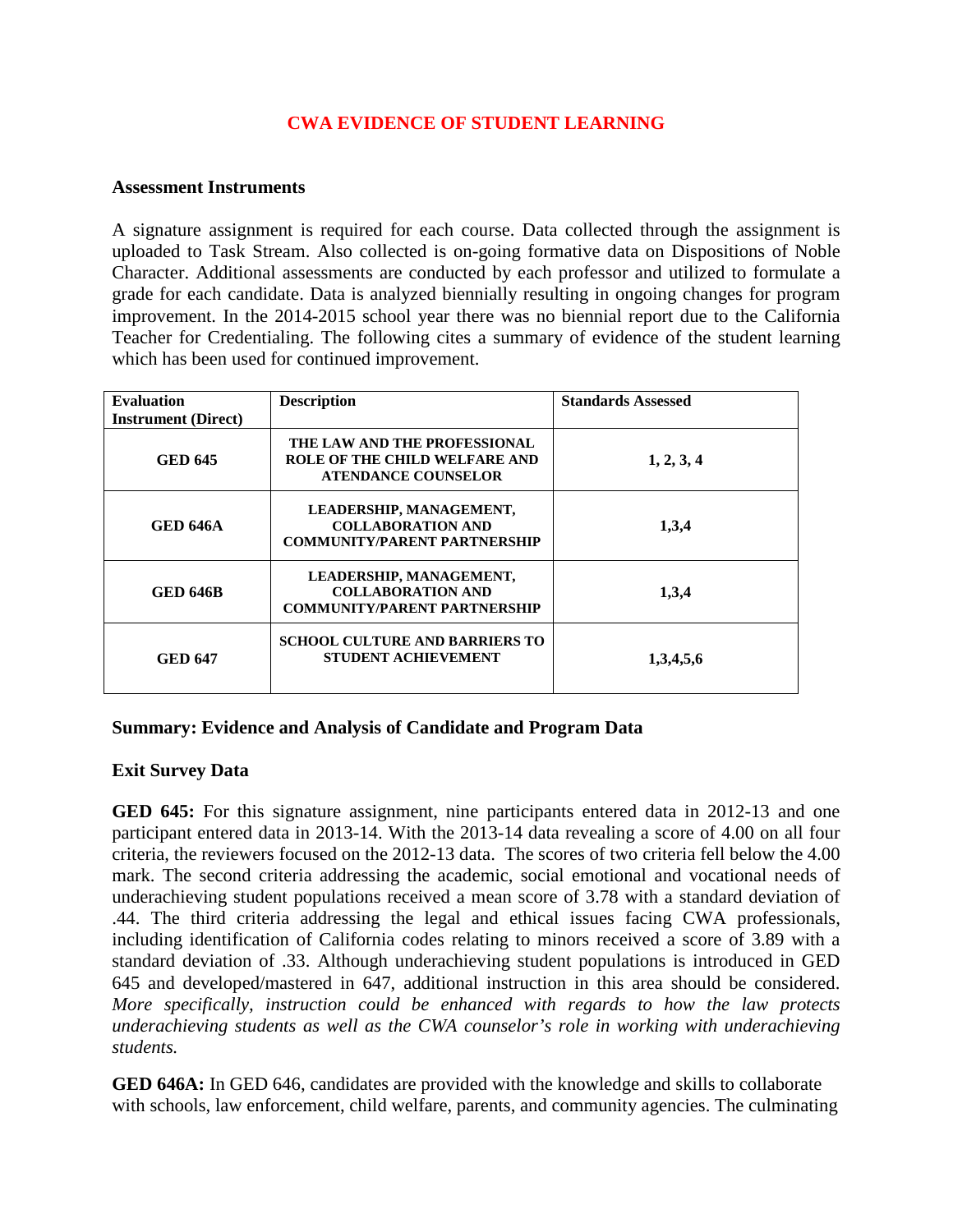signature assignment (GED 646A) focuses on the development of a research paper that requires candidates to demonstrate their knowledge in addressing laws relating to minors from a leadership perspective and to implement effective strategies and programs that improve student attendance. For both academic years, data indicated consistent scores of 4.00. The data indicates that there were no weaknesses in the presentation of the course in year 2012 and 2013.

**GED 646B:** In GED 646, candidates are provided with the knowledge and skills to collaborate with schools, law enforcement, child welfare, parents, and community agencies. The second signature assignment of this course (GED 646B), candidates present their research project. Although candidates received strong scores of 4.00 across the criteria for two years and indicating a competence in technology and presentation abilities, the exit data (4.33/5.00) did not indicate candidates' seeing the presentation as adequate in using technology for various student services. *There needs to be a review of how this assessment can be used for the benefit of the candidates in preparing presentations and making oral presentations to staff, students, parents, and community agencies.*

**GED 647:** The data for 2012 and 2013 only had one response over the course of two years. It is obvious that all candidates did not upload the assignments into Taskstream for grading. At this time, there is not sufficient data to indicate the strengths and improvements needed for this course. *The course instructor(s) and candidates will need to be advised as to the importance of data collection and the mandate that signature assignments be uploaded onto Taskstream prior to the award of a course grade.*

**DISPOSITION ASSESSMENT**: Data collected in 2012 yielded a mean score of 3.76/4.00. The lowest scoring indicator being #8: diligence in work habits and attending to the responsibilities of the learning community. It is interesting to note, that through course discussion with the candidates, the candidates felt that as a result of their studies in the CWA Authorization program that their dignity, self-worth, and honor had improved. They also suggested that they received sufficient guidance in their dispositions to make the necessary changes in their own personal lives as well as in their professional lives. *It would be of value to consider the use of team-based learning, project-based learning so that candidates can better their accountability within a learning community*. Data in the 2013 academic year received a 3.75/4.00 for each of the indicators. Although this aggregated score demonstrates competence in the candidates' dispositions, it is lower than the previous year. *The program needs to consider a weekly focus on dispositions that can be integrated into the devotion, instruction, or activities.* 

**EXIT SURVEY:** In the 2012 academic year, there were 5 areas noted that received a 4.33/5.00. These were:

- Accessible advisement and scheduling services
- Candidate understanding of college/career counseling
- Candidate understanding of family dynamics and the impact on student learning
- Candidate use of technology for student learning
- Application of theory to practice under the supervision of a qualified counselor

Even though there were a small number of responses for 2013, scoring for all areas received a score of 5.00. This was accomplished by having a one-on-one meeting with the candidates in addition to the group meeting explaining the requirements of the authorization program. *This*